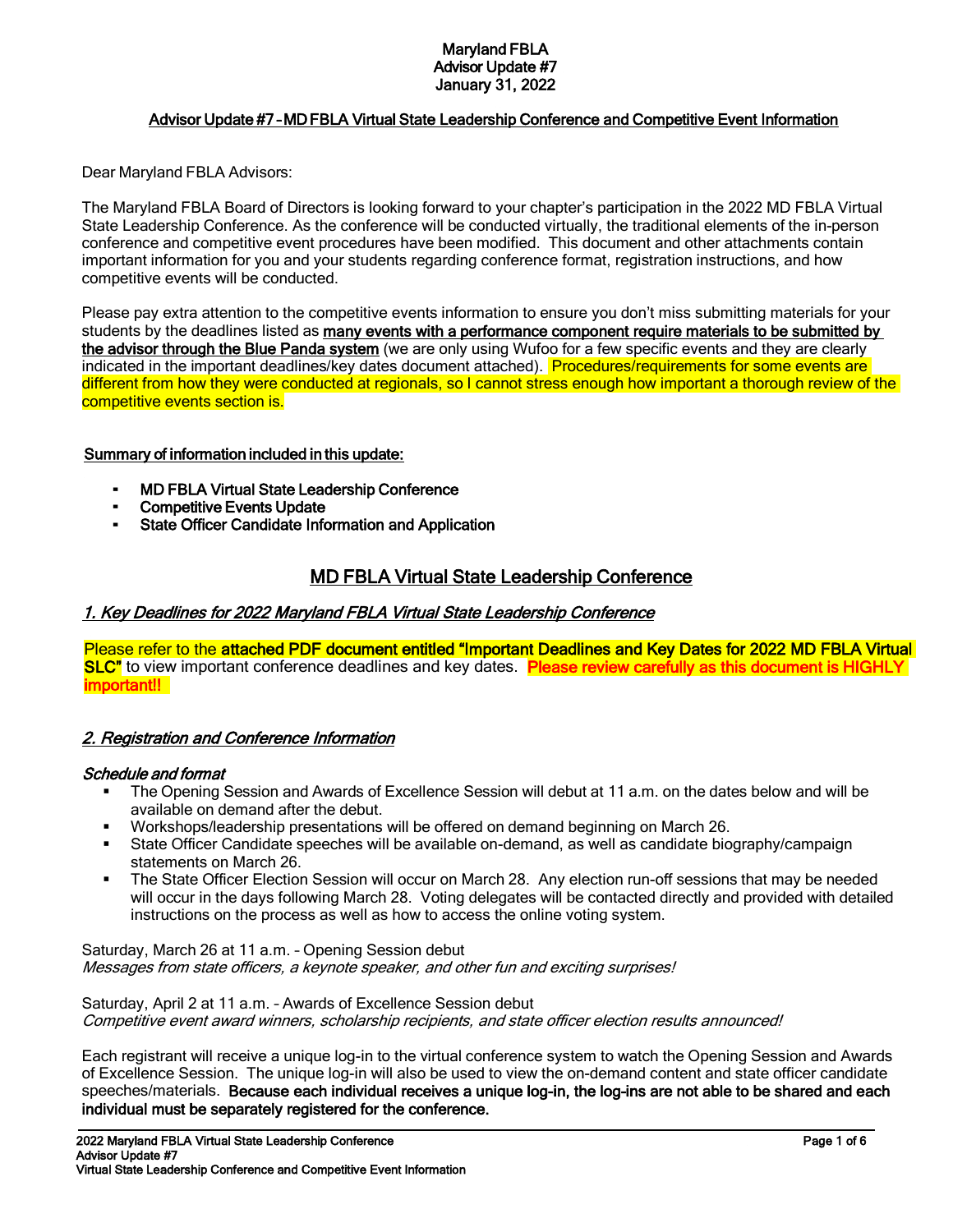#### Registration fee

The cost for students and quests to attend is \$45. The fee includes, but is not limited to the opening session keynote speaker, multimedia/online event production and administration costs, competitive event administration including testing fees, online election administration, and awards for competitive events.

#### The Board is pleased to offer complimentary registration for advisors.

All payments for the conference are due by March 18, 2022. Please make arrangements with your school's financial secretary now to ensure you will not have a problem getting your chapter's check issued prior to March 18 so it will be received by Maryland FBLA by March 18.

Payment by credit card - If your chapter would like to pay your invoice by a single credit card payment, please complete the [Credit Card Payment Request form](https://mdfbla.wufoo.com/forms/md-fbla-2022-slc-credit-card-payment-request-form/) and a link to a secure payment site will be e-mailed to the cardholder who can then submit the credit card payment for your chapter's full invoice. The Credit Card Payment Request form can be found at: [https://mdfbla.wufoo.com/forms/md-fbla-2022-slc-credit-card-payment-request-form/.](https://mdfbla.wufoo.com/forms/md-fbla-2022-slc-credit-card-payment-request-form/)

Our refund policy for cancellations allows for cancellations and/or refunds for registration fees already paid up until the registration system closes, which for the 2022 Virtual State Leadership Conference is 5 p.m. on February 23, 2022.

Changes (cancellation and/or additions) to your registration are permitted through 5 p.m. on February 23, 2022. Your chapter is financially responsible for all students you have registered in the system by 5 p.m. on February 23, 2022 regardless of whether they attend the conference or not. Cancellations and/or additions can be made by the advisor by modifying their registration through the use of our online registration system a[t https://www.gobluepanda.com/.](https://www.gobluepanda.com/)

#### How to register?

Advisors must register all participants for the conference through our online registration system partner, Blue Panda [\(https://www.gobluepanda.com/\)](https://www.gobluepanda.com/).

Online registration will begin on February 7, 2022. You will receive an e-mail from regsvr@pixelpointllc.com when the registration system is open and it will contain your log in instructions. If you have any trouble logging into Blue Panda, please e-mail the system directly at [support@gobluepanda.com](mailto:support@gobluepanda.com) for log-in assistance. There is also a self-service "forgot user name/password" feature on the Blue Panda registration website as well.

Students must be dues-paid members to register for the conference.

You will need a personal e-mail address for each of your students. Please ensure that the student e-mail addresses are able to receive external e-mails and are not internal school addresses. Some schools have school e-mail addresses for students that are only able to receive mail from within the school system; those e-mail addresses will not work for this conference as we will be e-mailing conference log-in instructions directly to all registrants. DO NOT USE SCHOOL E-MAIL ADDRESSES.

In addition, you will be required to designate two students as voting delegates for your chapter at the SLC.

### Registration will close on February 23, 2022 at 5:00 p.m.

#### 3. Maryland FBLA Scholarships

 $\ddot{\phantom{0}}$ 

To honor our outstanding future business leaders, Maryland FBLA will offer up to three college scholarships at the 2022 Maryland FBLA Virtual State Leadership Conference. Each chapter is eligible to nominate up to two (2) current senior members to apply for these scholarships. Scholarships will be awarded based upon involvement in FBLA, scholastic achievement, community service, demonstrated leadership ability, and advisor recommendation.

Applications and complete information must be uploaded to the address listed below by February 23, 2022 at 5 p.m. Detailed instructions are included in the attached scholarship packet.

Scholarship applications and other required documents will be uploaded online at the following address: <https://mdfbla.wufoo.com/forms/maryland-fbla-scholarship-application-slc-2022/>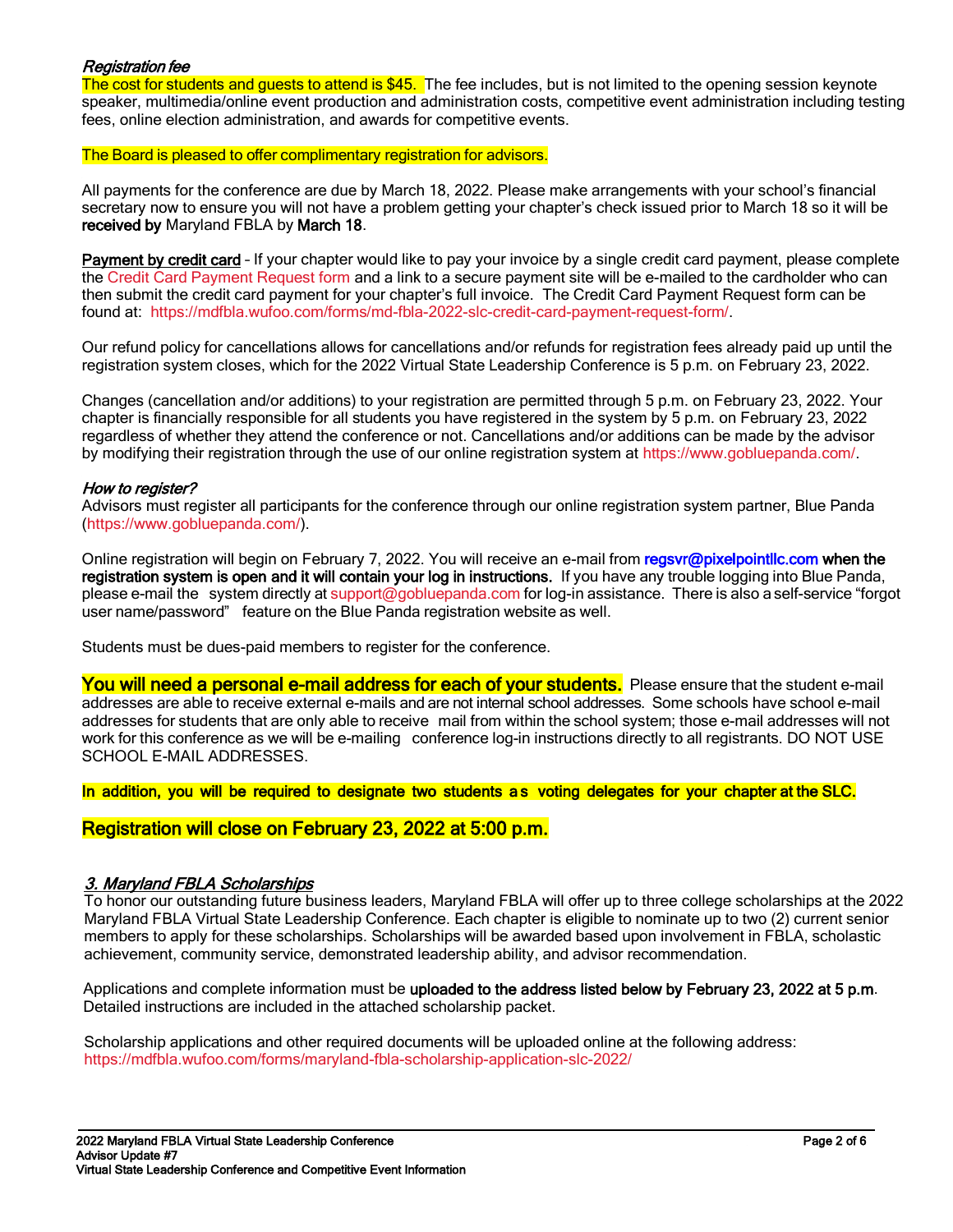#### 4. Participants Needing Special Accommodations (IEP or 504 Plan - Time Accommodation on an Objective Test)

If a participant has a documented IEP or 504 Plan and needs a time accommodation on an objective test, please complete the Participants Needing Special Accommodations form found online at

<https://mdfbla.wufoo.com/forms/participants-needing-special-accommodations-2022-mne9tj30sgzv2x/> by February 23, 2022. Please complete and submit a separate form for each participant needing special accommodation.

# Competitive Event Updates

### 1. Modifications for the Virtual Conference

Please refer to the "2022 MD FBLA SLC Competitive Events Program Modifications for Virtual Conference" and "MD FBLA Competitive events made easy - Modified for Virtual Conference (SLC 2022)" PDF documents These documents should be viewed in conjunction with the 2021-22 Maryland FBLA Competitive Events Guide for complete guidelines for events for the virtual SLC. Nearly every event has modifications for the virtual state leadership conference, so it is very important that you and your students pay close attention to these documents.

Also, the "Important Deadlines and Key Dates for 2022 MD FBLA Virtual SLC" contains summary information of important deadlines so you can easily see all event deadlines summarized at a glance.

For all events that have materials to upload (PDFs, URLs, etc.), the advisor will upload those materials through the Blue Panda registration system. Please note that only advisors can upload this information as Blue Panda access is limited to advisors. The only events/items that will continue to use Wufoo to upload materials are: Businessperson of the Year, Gold Seal Award of Merit, Who's Who in FBLA, and Scholarships.

## All URL video submissions must be through YouTube as an unlisted video. Any other sites or formats will not be accepted. Instructions are in the attached document "Virtual Performance Setup Instructions (MDFBLA SLC 2022)."

## 2. Who is Eligible to compete at the State Leadership Conference?

Some events are offered at the state level only and others required students to have qualified at the regional conference. To determine if an event is a state level only event or required qualification at the regional conference, please review the "MD FBLA Competitive events made easy - Modified for Virtual Conference (SLC 2022)" summary document of all competitive events offered at the SLC.

If you have a student that is eligible to compete at the SLC but is not able to attend, you may NOT substitute a replacement for this student.

- ❖ For objective test only events, the top 5 winners for each region are eligible to compete at the 2022 State Leadership Conference. If 1st, 2nd, 3rd, 4th, or 5th place from regionals cannot attend the SLC, 6th place or below are NOT eligible to compete at the SLC.
- $\div$  For events with an objective test and a performance component, the top 5 winners for each region are eligible to compete at the 2022 State Leadership Conference. If 1st, 2nd, 3rd, 4th, or 5th place from regionals cannot attend the SLC, 6th place or below are NOT eligible to compete at the SLC.
- $\div$  For events with an objective test and a production test component, the top 5 winners for each region are eligible to compete at the 2022 State Leadership Conference. If 1st, 2nd, 3rd, 4th, or 5th place from regionals cannot attend the SLC, 6th place or below are NOT eligible to compete at the SLC.
- ❖ For performance only events (those that don't also have an objective test or pre-judged component), the top 3 winners for each region are eligible to compete at the 2022 State Leadership Conference. If 1st, 2nd, or 3rd place from regionals cannot attend the SLC, 4th place or below are NOT eligible to compete at the SLC.
- ❖ For pre-judged events and reports that are individual or team events, each chapter may submit four entries at the SLC.
- ❖ For **chapter report events**, each chapter may submit **one entry** at the SLC.

 $\ddot{\phantom{0}}$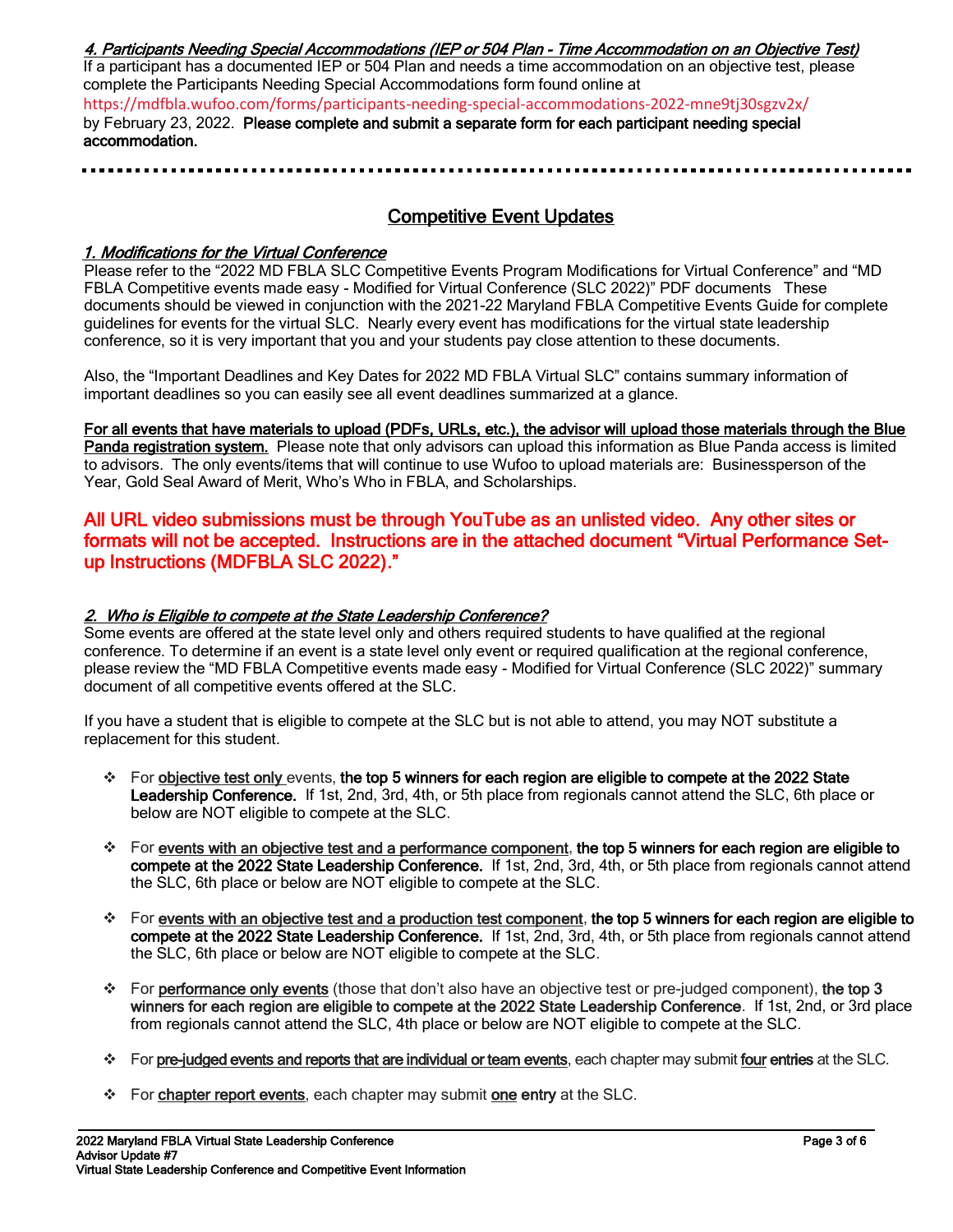Members not having their dues paid and received by National FBLA by February 23, 2022 will not be allowed to compete or attend the SLC. Please do not allow this to happen to your members. Your chapter will not be allowed to register for the State Leadership Conference until National FBLA has received payment for dues for all chapter members.

#### 3. Written report, other pre-judged materials, and video uploads for performance only events deadline and submission instructions

All written reports and other pre-judged materials, including video uploads for performance only events, must be RECEIVED by the Competitive Events Committee by February 23, 2022 at 5 p.m. All materials are submitted by the advisor through the Blue Panda system with the exception of Businessperson of the Year, Gold Seal Award of Merit, Who's Who in FBLA, and Scholarships which will be submitted using the Wufoo links below.

- **EXTED 10** Written reports and other pre-judged materials due by February 23, 2022 by 5 p.m. (submit in Blue Panda)
	- 3D Animation American Enterprise Project Business Financial Plan Business Plan Community Service Project Digital Video Production FBLA-PBL Week

Future Business Leader\*\* Job Interview\*\* Local Chapter Annual Business Report Outstanding Chapter/Chapter of the Year Partnership with Business Project **Scrapbook** 

\*\*Cover letter and resume for Future Business Leader and Job Interview due

**EXTED** Video upload for performance only events due by February 23, 2023 by 5 p.m. (submit in Blue Panda)

Broadcast Journalism Coding and Programming Computer Game & Simulation Programming Data Analysis E-business Electronic Career Portfolio Graphic Design Introduction to Business Presentation

Introduction to Public Speaking Introduction to Social Media Strategy Mobile Application Development Public Service Announcement Public Speaking Publication Design Social Media Strategies Website Design

**• Pre-judged materials for recognition events due by February 23, 2022 by 5 p.m. (submit in Wufoo)** 

Businessperson of the Year <https://mdfbla.wufoo.com/forms/businessperson-of-the-year-slc-2022/>

Gold Seal Chapter Award of Merit <https://mdfbla.wufoo.com/forms/gold-seal-chapter-award-of-merit-slc-2022/>

Who's Who in FBLA <https://mdfbla.wufoo.com/forms/whos-who-in-fbla-slc-2022/>

• Scholarship applications due by February 23, 2022 by 5 p.m. (submit in Wufoo) <https://mdfbla.wufoo.com/forms/maryland-fbla-scholarship-application-slc-2022/>

 $\ddot{\phantom{0}}$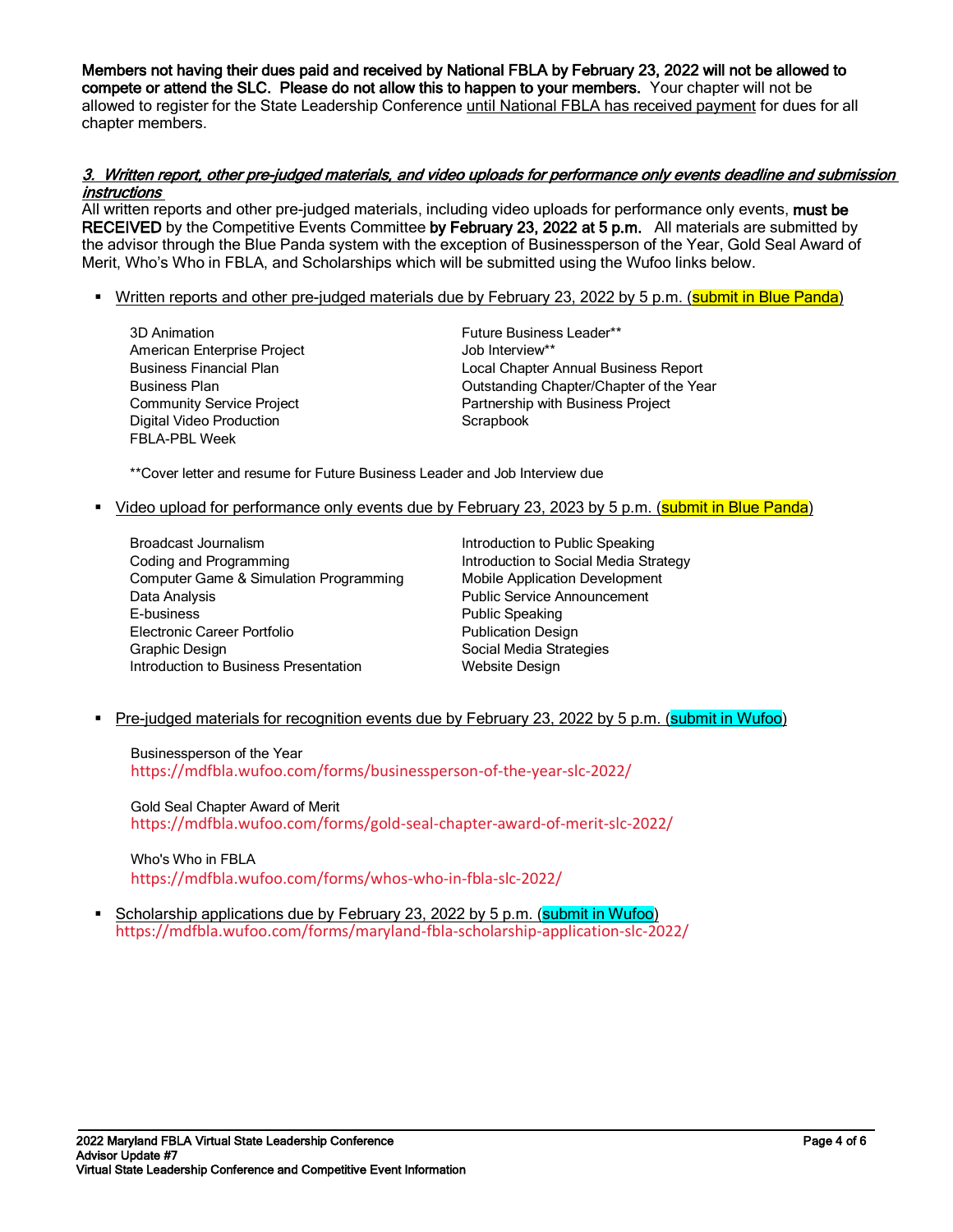## 4. Online testing for objective tests for SLC

Objective test for all events that have an objective test component are administered online at the home school in advance of the SLC. The same testing system used for regional conference online testing will be used for SLC online testing. The online testing window for the SLC is listed below; please TEST EARLY!!

- SLC Online Testing Open: February 28, 2022
- SLC Online Testing Closes: March 11, 2022

For events with an objective test and a performance component, all individuals or teams will take the objective test online at their home school. The top 15 individuals or teams (depending on the event) with the highest objective test score will advance to the performance round. The top 15 individuals or teams will be notified on March 14 and provided with the case study/event prompt for the performance component of the event. The individuals/teams' pre-recorded video will then be submitted in Blue Panda by March 18 by 5 p.m.

## 5. Production Test events update---OBJECTIVE TEST ONLY

There will not be a production component administered for these events at the virtual state leadership conference. Students in these events will complete an objective test only (same format as regional level).

Computer Applications Database Design & Applications

Spreadsheet Applications Word Processing

### 6. Competitive events offered at SLC that do NOT require pre-qualification at the regional conference

For those students who did not compete at regionals or competed at regionals but did not qualify for the State Leadership Conference in their event, there are a number events that are offered at the state conference that do not require pre-qualification in order to compete at the SLC. In other words, students may register for the following events without having competed at regionals. Even if the student competed in a different event at regionals and didn't qualify for the SLC, they may compete in one of the following events at the SLC. Note that these events have a pre-judged component and that the pre-judged project must be submitted in Blue Panda by 5 pm on February 23, 2022.

3D Animation American Enterprise Project Business Financial Plan Business Plan

Community Service Project Digital Video Production Local Chapter Annual Business Report Partnership with Business Project

### 7. Live performance events via Zoom

Each individual/team in one of the following events will be assigned a date and time for their Zoom live interactive competitive event. The live event judging via Zoom will take place on March 18, 2022. The time schedule for five of the events listed below will be posted to the MD FBLA website on March 1, 2022. The schedule for Help Desk will be posted to the MD FBLA website on March 14, 2022. The date/time schedule for each event will be posted to the Maryland FBLA website and notification will be provided to advisors when the schedule is posted. Instructions and Zoom information will be provided to advisors prior to the live Zoom event.

> Client Service Future Business Leader Help Desk

Impromptu Speaking Job Interview Sales Presentation

 $\ddot{\phantom{0}}$